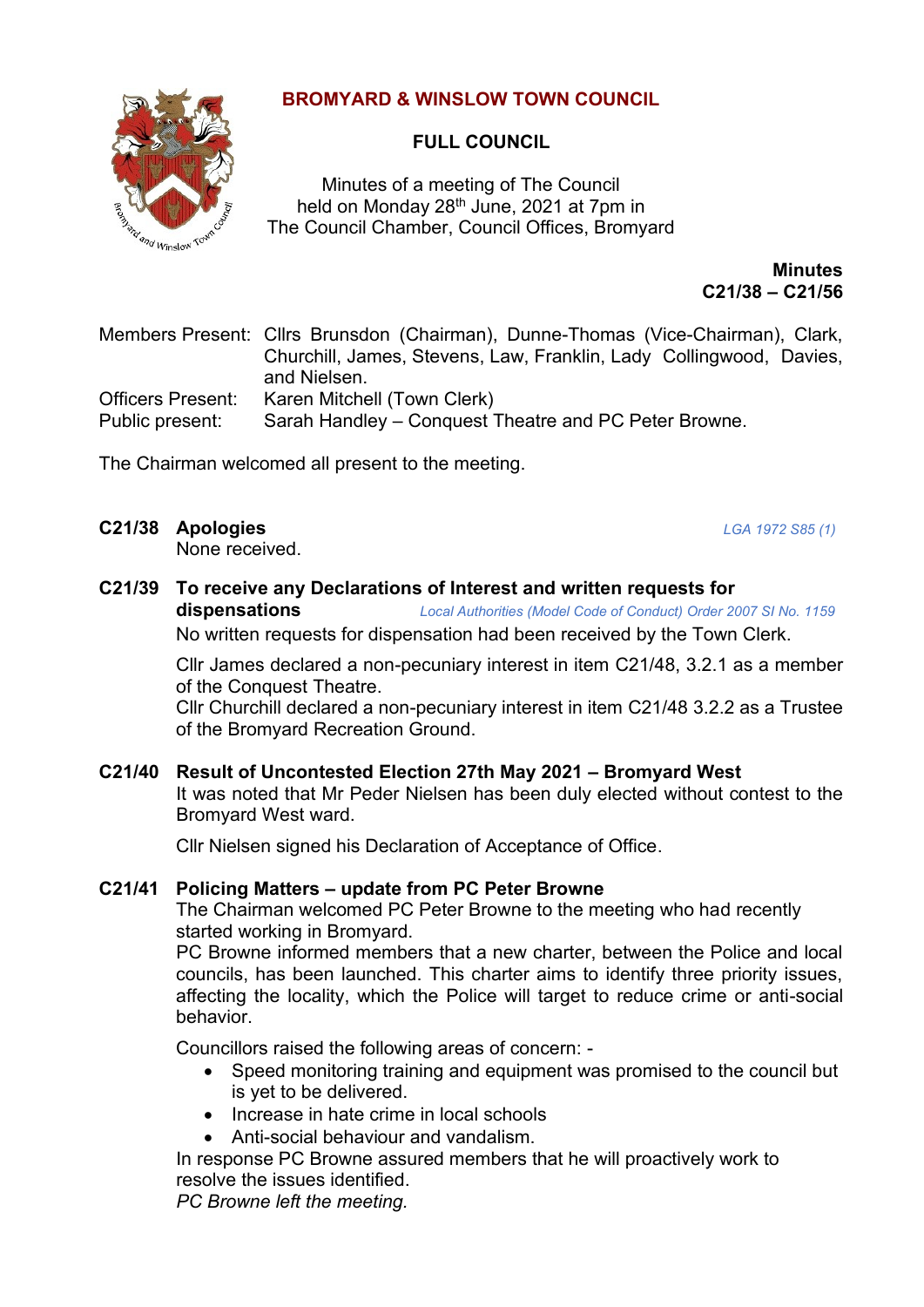# **C21/42 Public Question Time**

The Chairman invited Sarah Handley to speak in relation to the Conquest Theatre's grant application, for £6,000 towards new seating for the auditorium, (agenda item 3.2.1. refers) Ms Handley explained that the existing seating is nearly 100-years old and predates the existing site.

The cost of refurbishing the chairs far exceeds the Theatre's budget. A quote to replace the chairs, from a company in northern England, works out cheaper and would see the use of British steel and wool. The Theatre Committee has been fundraising towards the costs.

Ms Handley was thanked for her attendance and then left the meeting.

### **C21/43 Chairman's Report**

The Chairman confirmed that she has recently attended the Round the Downs race, which proved to be a great success. As restrictions lift the Mayoral Diary is again filling up with events for later in 2021.

### **C21/44 Town Clerk's Report**

Members noted the Clerks' Report as circulated.

### **C21/45 Ward Members reports**

Members noted written reports from both Ward Members, Cllr A Seldon – Bromyard West ward and Cllr N Shaw – Bromyard Bringsty ward.

#### **C21/46 Exclusion of members of the Public and Press LGA 1972 ss 101, 102** To agree any items to be dealt with after the public (including the press) have been excluded as publicity would prejudice the public interest by reason of the confidential nature of the business to be transacted.

No confidential items were identified.

**C21/47 Full Council Minutes** *LGA 1972 Sch 12 para 41(1)* To confirm as a correct record and sign the Minutes of the Annual meeting of the Council held on 6th May, 2021.

> The following correction was identified to item C21/39 Election of Deputy Town Mayor (Vice Chairman of the Council) for 2021/22: - *Cllr Dunne-Thomas* took nominations for the post of Deputy Town Mayor / Vice Chairman.

**IT WAS RESOLVED** that the Minutes of the Annual meeting of the Council held on 6th May, 2021, as amended, be confirmed as a correct record and signed by the Chairman.

# **C21/48 Committee Minutes**

#### **1. Staffing Committee**

**IT WAS RESOLVED** to receive the Minutes of the Staffing Committee meeting held on 1<sup>st</sup> June, 2021.

# **2. Planning & Economic Development Committee**

2.1 **IT WAS RESOLVED** to receive the Minutes of the Planning & Economic Development Committee meeting held on 7<sup>th</sup> June, 2021.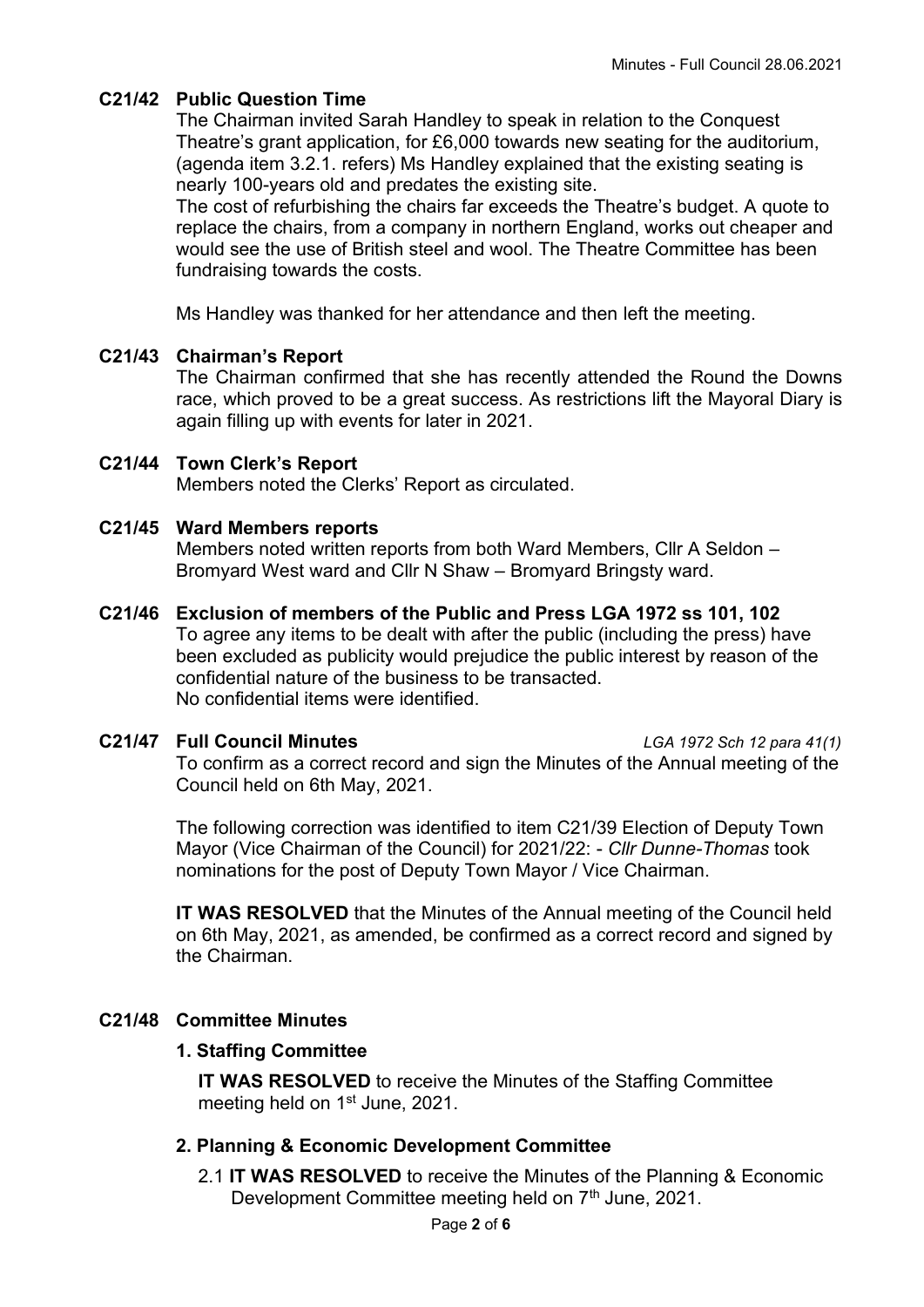- 2.2 To consider the following Planning & Economic Development Committee meeting recommendation:
	- 2.2.1 P21/49 Section 106 Town/Parish Wish List
		- To approve the following s106 'Wish List' items for Bromyard.
		- a) Joint use swimming pool land at Hardwick Close, near to St Peter's School or alternatively, on the site previously approved at the Queen Elizabeth Humanities College in circa 1980.
		- b) Improvements to bus stops on the bypass provide new pull in points and shelters.
		- c) Improvements to sewerage treatment plant
		- d) New car park in Our Field in Broadbridge.
		- e) Improvements to the A44, old road to Panniers Lane junction at Flaggoners Green.
		- f) Relief road from the bottom of the bypass to Station Road industrial estate, across Forbury, to include a roundabout on the A44.
		- g) Improvements and extension to the cemetery.
		- h) Permanent festival site and car park (including toilets).
		- i) Improvements to proposed Gateway to Worcester, Leominster, Bromyard greenway, along the former railway line.

**IT WAS RESOLVED** to defer this item for further consideration and prioritisation.

# **3. Finance & Properties Committee**

- 3.1 **IT WAS RESOLVED** to receive the Minutes of the Finance & Properties Committee meeting held on 14th June, 2021.
- 3.2 To consider the following Finance & Properties Committee recommendations:
	- 3.2.1 F21/33, 1 Grants

To approve a grant of £6,000 to The Conquest Theatre towards new seating for the auditorium.

**IT WAS RESOLVED** to approve a grant of £6,000 to the Conquest Theatre towards new seating for the auditorium.

3.2.2 F21/33, 2 – Grants

Members considered the release of specified grants from the approved 2021/22 budget:Christmas Lights - £4,000 Bromyard Recreation Ground - £3,000

**IT WAS RESOLVED** to approve the release of specified grants from the approved 2021/22 budget: - £4,000 Christmas Lights and £3,000 Bromyard Recreation ground.

# 3.2.3 F21/34 - Internal Audit

Members considered the internal audit report (part 2) for the year ended 31st March 2021.

**IT WAS RESOLVED** to accept the Internal audit report (part 2) for the year ended 31st March 2021.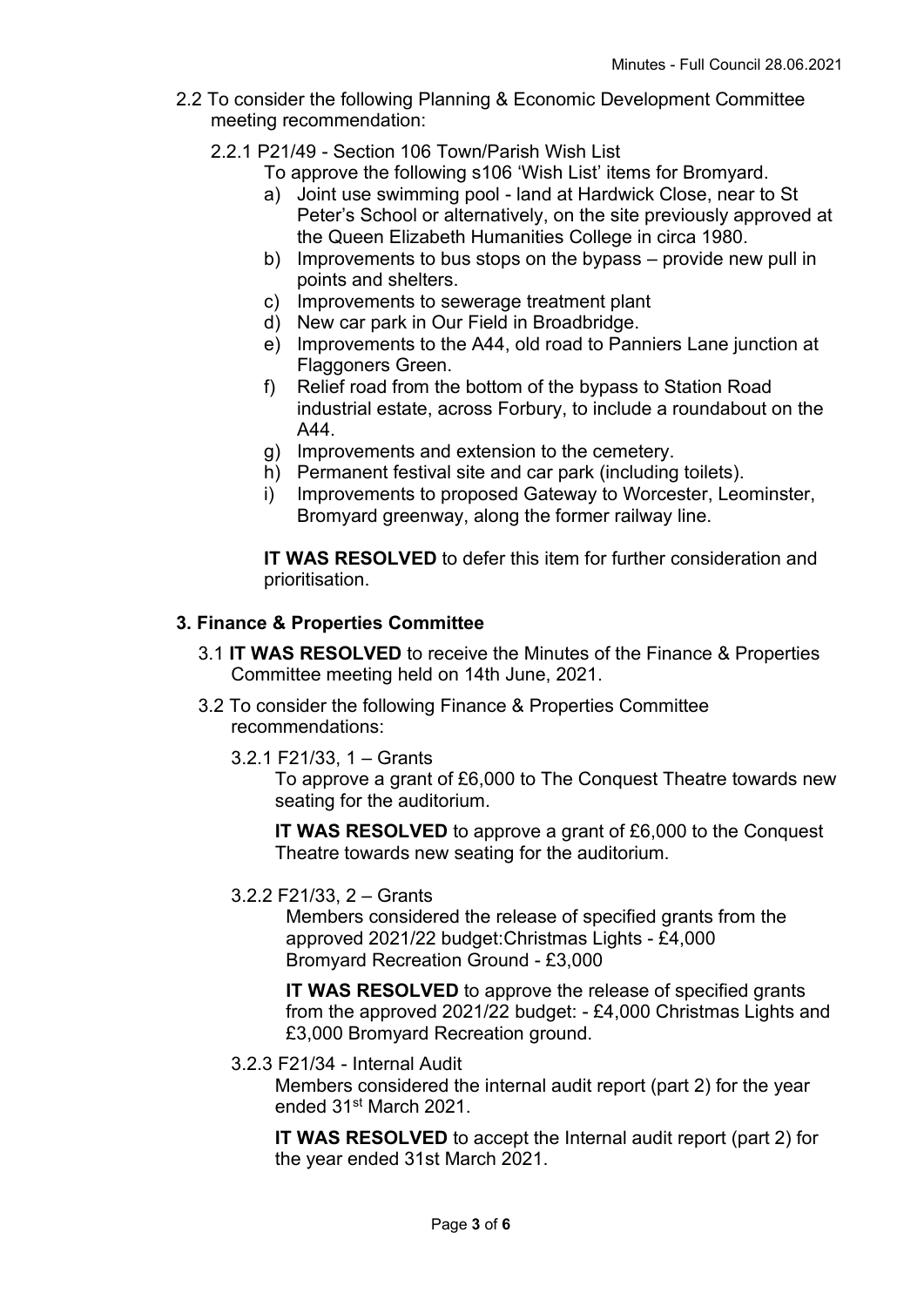3.2.4 F21/37 - Council Asset Register

Members considered the Asset Register for the year ended 31.03.2021.

**IT WAS RESOLVED** to approve the Asset Register for the year ended 31/03.2021.

# **C21/49 Internal Audit**

Members reviewed the effectiveness of the internal audit and completed a checklist relating to compliance with standards and overall effectiveness.

Part 1 - Meeting Standards - Members answered yes to all parts. (1-5).

Part 2 - Characteristics of Effectiveness - Members answered 'yes' to all parts.  $(1-7)$ 

**IT WAS RESOLVED** that having reviewed the effectiveness of the system of internal audit, the Council is satisfied that an effective system of internal audit is in place.

# **C21/50 Annual Governance and Accountability Return 2020/21 (AGAR)**

- 1) Annual Internal Audit Report. **IT WAS RESOLVED** to receive and note the Annual Internal Audit Report.
- 2) Section 1 Annual Governance Statement 2020/21.

The Clerk referred Councillors to the internal guidance notes to assist in understanding the intent and implications behind the Annual Governance **Statement** 

All members answered "Yes" to assertions 1-8, with number 9 deemed not applicable.

**IT WAS RESOLVED** to approve and sign Section 1 – Annual Governance Statement 2020/21.

- 3) Section 2 Accounting Statements 2020/21. **IT WAS RESOLVED** to approve and sign Section 2 – Accounting Statements 2020/21.
- 4) Members noted the following key dates:
	- Submission deadline for signed and approved AGAR and supporting documents – Friday 2nd July, 2021.
	- Dates for the 30 working-day period for the exercise of public rights Wednesday 30th June to Tuesday 10th August 2021, inclusive.
	- Statutory deadline by which the AGAR part 3 (sections 1 & 2) and signed external auditor's certificate must be published – 30th September, 2021.

# **C21/51 Committee Membership**

To appoint Cllr Nielsen to serve on a selected Committee (where a vacancy exists).

- Planning & Economic Development (9) 7 members + 2 temp (Davies & Law)
- Finance & Properties (8) 5 members + 1 temp (Clark)
- Traffic Management (6) 4 members + 2 temp (Brunsdon & Law)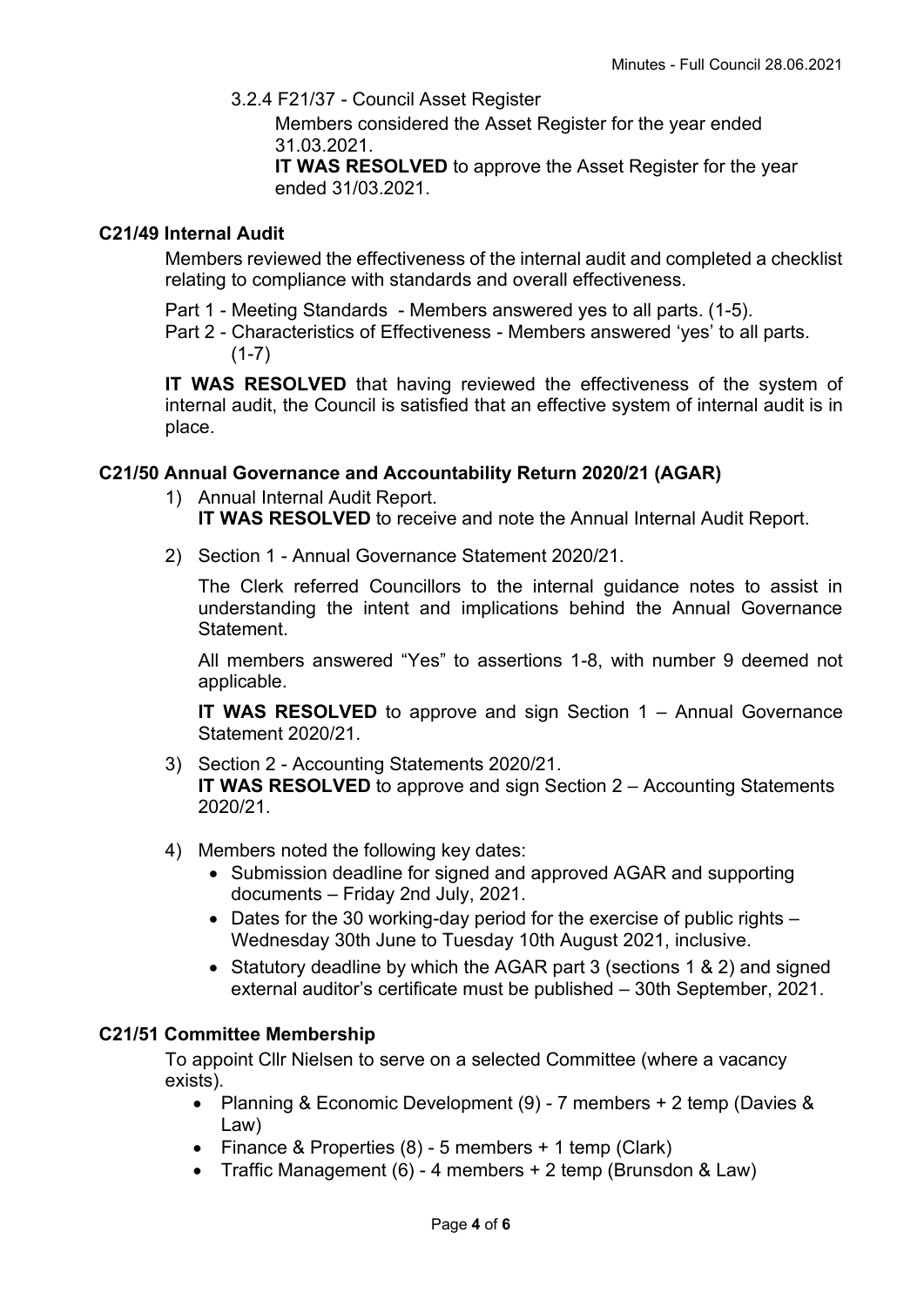**IT WAS RESOLVED** to appoint Cllr Nielsen to the Traffic Management Committee. Cllr Brunsdon to step down from this committee as she was an interim member.

# **C21/52 Casual Vacancies**

- 1.1 Herefordshire Council has advised that as no requests for elections have been received, Bromyard & Winslow Town Council may co-opt a person to fill the casual vacancies which occurred following the resignations of Roger Page and Charlotte Martin.
- 1.2 Electors of the Bromyard West ward have until Thursday 24<sup>th</sup> June to request an election to fill the casual vacancy which occurred following the resignation of Charlotte Martin. Cllr Martin was thanked for her service to the Council.
- 1.3 The following casual vacancies (6) exist on Bromyard and Winslow Town Council:
	- Ward Seat previously held by: To be filled by:
	- East R Page Co-option
	- West A Weaver Election
	- West D Masters Co-option
	- West G Collins Co-option
	- West J Cooper Co-option
	- West C Martin Co-option

**IT WAS RESOLVED** That items 1.1 to 1.3 be noted.

2. Members considered a timetable for co-option.

**IT WAS RESOLVED** not to implement a timetable. All six vacancies will be advertised as open-ended until such time as all co-option vacancies are filled.

# **C21/53 Bank Mandate**

To appoint a new bank signatory to replace Charlotte Martin following her resignation from the Council.

**IT WAS RESOLVED** to appoint Cllr Law as a new bank signatory.

# **C21/54 Broadbridge**

Community Tree Planting (Minute F20/25 refers)

The following item is referred by the Finance & Properties Committee to Full Council for consideration: Former Councillor Charlotte Martin is currently looking after the Woodland Trust Tree packs (~ 200-250 hedgerow type trees) and has advised that subject to Council approval she would still be willing to be involved in the scheme and organise the planting scheduled for November, alternatively, members may wish to consider donating the saplings to local schools and/or community groups.

A discussion ensued and members considered the options available.

**IT WAS RESOLVED** to offer the saplings out to local schools/community groups.